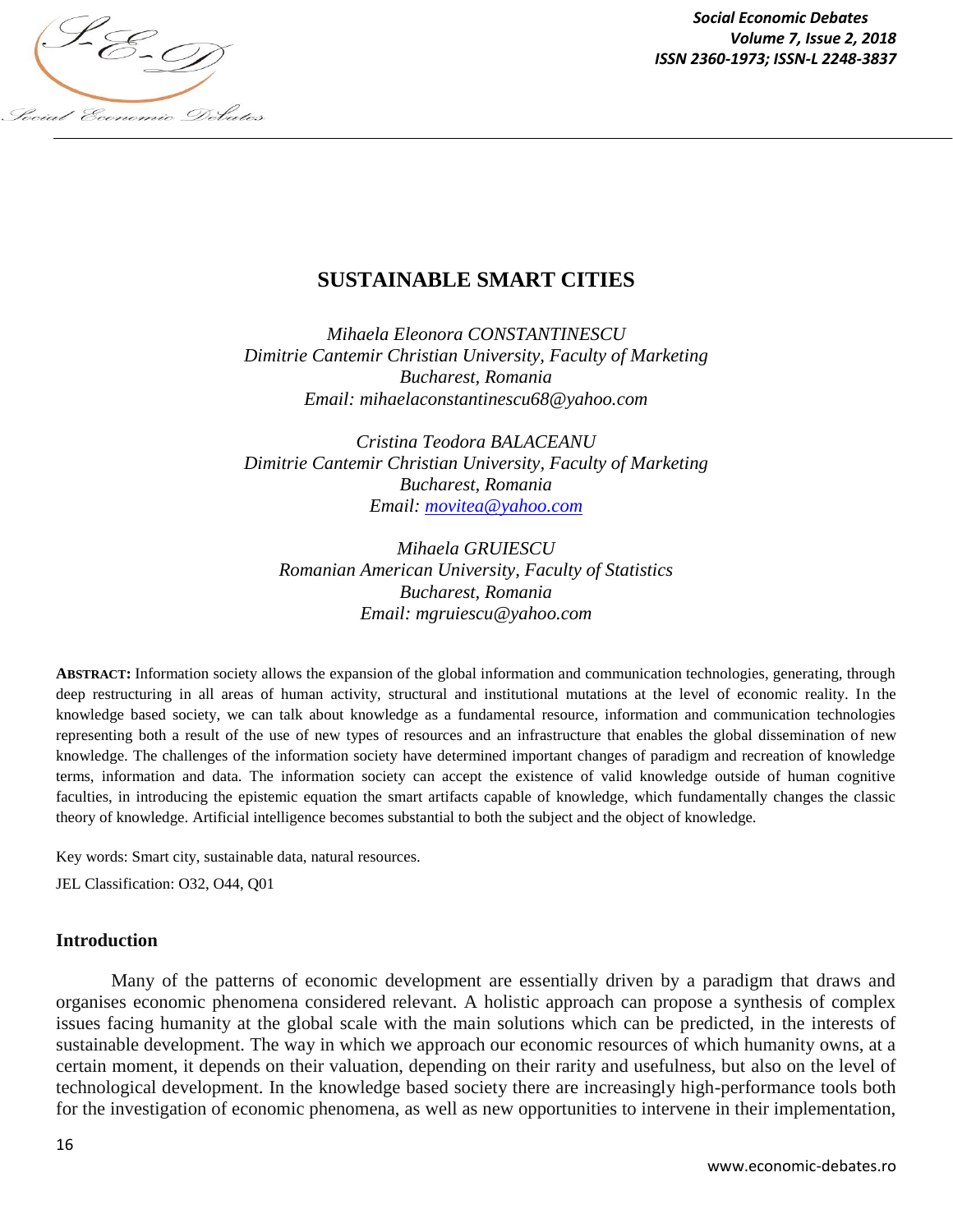

in terms of an advanced vision over economic development. In this approach, considered to be operational, are the concepts of smart economy which can synthesize both the paradigm of sustainable development and the increase of economic productivity and smart city that configures a model of organizing and functioning of the community by means of a top digital infrastructure.

#### **Scenarios of evolution in Economics**

To preview the economic evolution on the medium and long term, a global approach is needed in order to interact with the problem of natural resources: their conceptualization, their rarity and distribution issues, their sustainable use. The future availability of natural resources-defined here as food, water, energy, and minerals- is critically important. All individuals and nations require them to sustain current standards of living, as well as to increase economic activity. Current and future resource availability is therefore a political, economic, social and environmental issue that can impact all stakeholder groups, often with disproportionate and indirect consequences. Given that resource-related supply chains are often global in nature, these consequences may easily be underestimated in both scale and scope (The Future Availability of Natural Resources, p. 7).

Thus, problems that seem to be solely economic, such as natural management resource, involves not only multidimensional approaches and between institutions, but also to adopt an integrative vision that defines the terms of economic growth and sustainable development, as well as the way in which a transition cost is distributed towards a new kind of Economics. In this economy, governments, consumers and companies realize and accept the full costs of their transition to a low-carbon, durable and sustainably sourced economy. They suffer through what they perceive as a change in their use of natural resources – one that is essential for social and environmental sustainability (The Future Availability of Natural Resources, A New Paradigm for Global Resource Availability, p. 9). In this context, it becomes relevant when the realization of several scenarios of natural resource management.

The first scenario, the alarming abundance (The Future Availability of Natural Resources, p. 57) tackles the consequences of the use of abundant natural resources, both fossil and renewable energy resources. Behind the seeming benefits of increased profits on the entire economic chain, from the energy producer to the seller of finished products, you must issue the resource consumption, but vital, such as water, as well as the involved, social and economic implications. We need new instruments to assess the efficiency and competitiveness of economic activities that include forecasting and environmental protection costs, the impact on weather phenomena and other types of rare and non-renewable resources whose consumption increases as a complementary effect.

A second scenario, the challenge of transition (The Future Availability of Natural Resources, p. 63), involves a new paradigm of economy transformation approach by the entire society and by all types of decisionmakers. In this world, governments, consumers and companies realize and accept the full costs of their transition to a low-carbon, durable and sustainably sourced economy. They suffer through what they perceive as a change in their use of natural resources – one that is essential for social and environmental sustainability (The Future Availability of Natural Resources, p. 71). Natural resource consumption costs are becoming a very effective tool in making the transition to a new sustainable economy, integrated specialization (The Future Availability of Natural Resources, p. 71) to a resource management solution. A repeated and obvious finding of this project was the need for better ways of thinking about interconnections between resources, the drivers of resource availability, and the environment for resolving resource dilemmas in ways that benefit all stakeholders.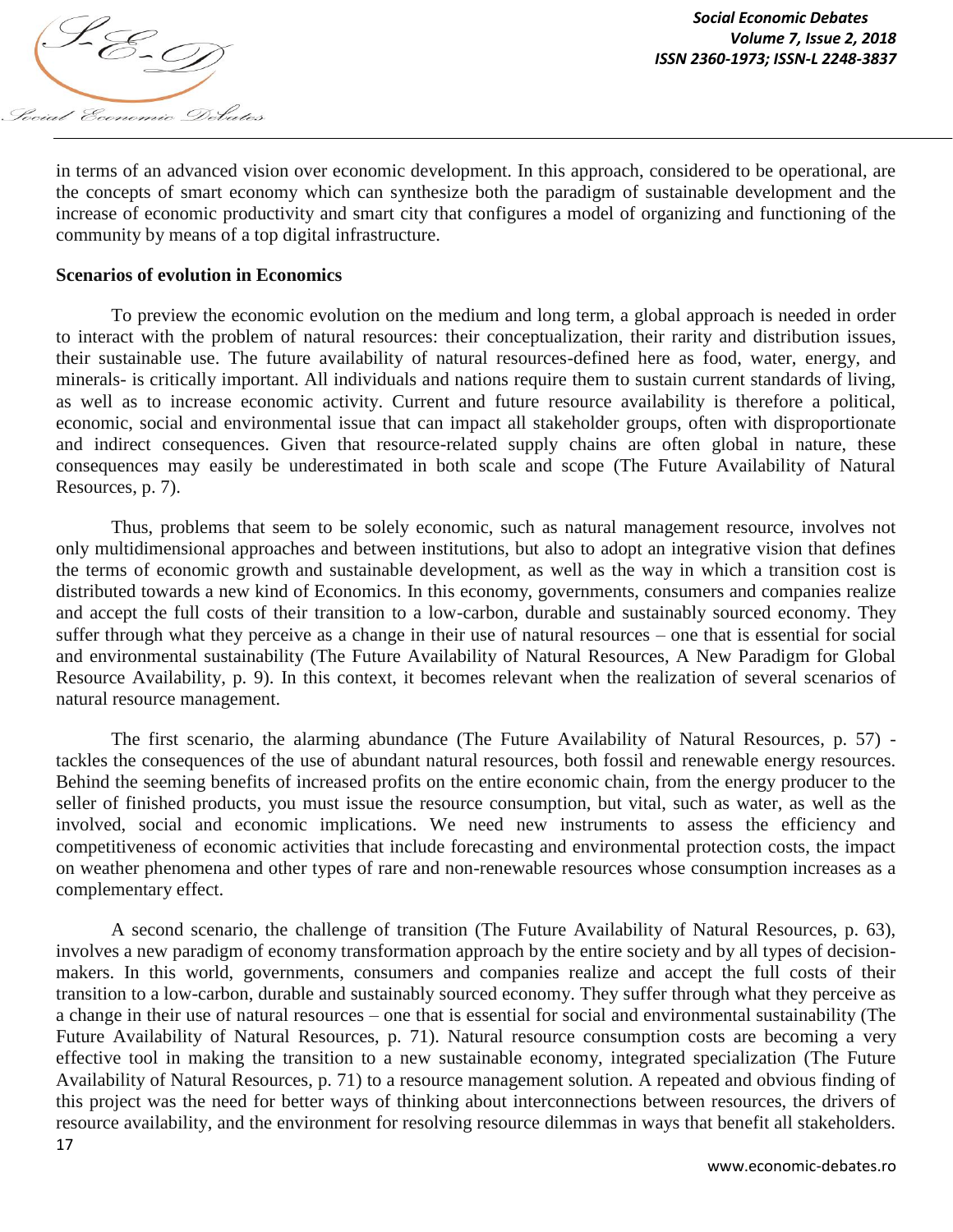

At the same time, the deep expertise in specialized fields that allows for concentrated progress in understanding the world must be maintained (The Future Availability of Natural Resources, p. 71).

From here you can start the construction of a new kind of scenario that would aim at a new vision on the resources and their management in remodeling of the digital era. The world already possesses the vast majority of technical knowledge to serve its resource needs. To ensure that these goals are complements rather than trade-offs, the world needs concerted and collaborative innovation in social, political and economic systems (The Future Availability of Natural Resources, p. 71).

According to the Global Information Technology Report 2014 presented in the framework of the World Economic Forum 2009, every day, there are created over 2.5 quintillion bytes of data, and 90% of the data stored at a global level were carried out in the past three years. Also, in the report quoted, it is estimated that the total volume of digital data will be in 2020, globally, of 40 trillion gigabytes; that is 30 times larger than the existing one in 2005, which means over 5200 gigabytes for every citizen of the planet. In the Cisco Visual Networking Index it is estimated that from 2012 until 2017, the volume of data that will circulate between IPs connected in various digital networks will have an annual growth rate of 23%. From this perspective, we can say that digital economy has *time* as its fundamental element and unit of measurement.

Neelie Kroes, Vice-President of the European Commission for the Digital Agenda says that "Data is a precious thing " and "...that's why I've called data the new oil. Because it's a fuel for innovation, powering and energizing our economy." (Global Information Technology Report, 2014). In the digital economy data is comparable to the oil or gold for the industrial society. "Data have always had strategic value, but with the magnitude of data available today-and our capability to process them-they have become a new form of asset class. In a very real sense, data are now the equivalent of oil or gold. And today we are seeing a data boom rivaling the Texas oil boom of the 20th century and the San Francisco gold rush of the 1800s" (Global Information Technology Report, 2014).

Given that in recent years, globally, we've encountered the effect of an economic and financial crisis, the report's authors identify in what I call the big data, a solution of economic growth, creation of jobs and new opportunities for your business, as well as the raise of the living standard of people in developed countries or emerging economies. For them, the big data is an essential support for global innovation. In the digital economy, the date has a strategic value and is defined by three fundamental features: dynamics, volume and variety. Also, the *data* has a particularly valuable: it is measurable and allows the selection of economic and financial activities. From this, there are some authors whom perspectives set *data* as a new ideology: Indeed, we are now living in a world where anything and everything can be measured. "Data" could become a new ideology. We are just at the beginning of a long journey where, with the proper principles and guidelines, we should be able to collect, measure, and analyze more and more information about everyone and everything in order to make better decisions, individually and collectively. If the big macroeconomic data food sectors generate institutional restructuring, at the organization level, high volume, speed of data accumulation and their great variety, determine new trends. Thus, at the level of organizational management it is being driven for the use of data sources that have not been previously used; so, new automated systems for data management and new calculation methods and trading are born.

18 These trends poses new challenges to be answered by the organizational management: improve the human resources required to manage the new models and tools for storage and data processing and question the creation and implementation of systems that ensure data protection. However, organizations confront vast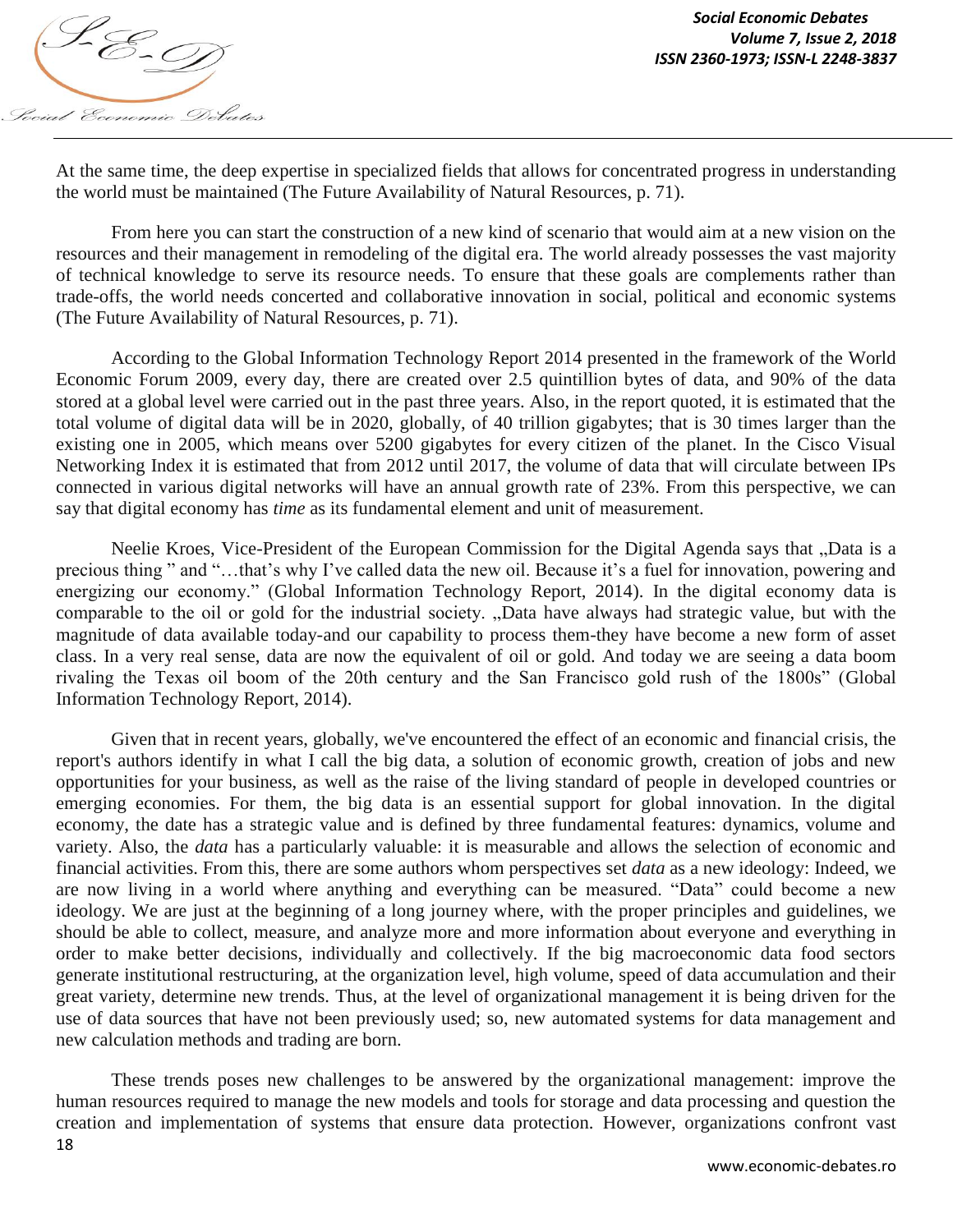

differences in their ability to utilize big data to good effect, as seen in their stages of big data maturity. These differences range from adopting big data practices for operational improvement in selected functional areas or building or revamping an organization's value proposition to completely transforming their business model based on big data. At the more advanced stages, organizations learn to monetize big data far beyond simply getting better at what they are currently doing; learning this lesson is an accomplishment that can mean a fundamental shift for them. Environment readiness plays a pivotal role in enabling such success, because its effect is far greater than the evolution of individual organizations' internal capabilities and usage levels of big data (Global Information Technology Report 2014). Dynamic data management systems are far ahead the creation of data security systems, as well as the provisions contained in the legislation relating to such matters. In this respect, both the Governments and the private organizations are allowed to recommend a separate data storage, depending on their content, creating separate departments specializing in data protection, use of data management systems that are not joined, so that, if a system is affected/ill, the other is not contaminated, data exchange between systems should be carried out only with the observance of rules to ensure data protection , application of mechanisms that confirm the identity of users (for example, biometric signature). In addition, the legislation must be improved, in particular, in order to ensure ownership of individuals and organizations over data.

As a result, in the digital economy is considered not only the gold or oil the new economy, but also creator of a new revolutionary ideology and philosophy of management. According to The Economist Intelligence Unit, over two-thirds of executives believe that big data helps to identify new business opportunities and better management decisions, almost half of the executives addressed considers that the management of big data contributes to the competitiveness of the company, and a third of the executives think big data has a role in increasing financial performance. At the same time, it mustn't be ignored, a precautionary approach in the management of the databases. Jaron Lanier urges us to be cautious when you need to believe in the results created by what he called "Wisdom of the crowd" and that should increase concern about keeping the privacy of the individual"s life. Thus, the creation of large databases raises two problems concerning fundamental human rights: they may be invasive and may suppress certain human freedoms (for example, the right to intimacy), and so, these digital systems have weaknesses. Humanity started to create a digital universe, a virtual reality whose rules of activity are dynamic, in the process of elaboration. However, it is undeniable that the new digital ecosystems are required as factors of economic growth and competitiveness. "First described by Clive Humby as the "new oil," this data growth is fueling knowledge economies, sparking innovation, and unleashing waves of creative destruction. But most of these data are unstructured and underutilized, flowing at a volume and velocity that is often too large and too fast to analyze. If data do, in fact, comprise the new raw material of business, on par with economic inputs such as capital and labor, then deriving insight and added value from this new input will require targeted transmission, processing, and analysis" (Global Information Technology Report 2014). Michael Mandel introduced a significant fundamental conceptual distinction, revealing the fact that, up until the present time economists have divided economic activity results in goods and services, but *the data* is neither. As a result, *the data* can be both resources, as well as a result of the work of a company and requires a new paradigm in economic thinking.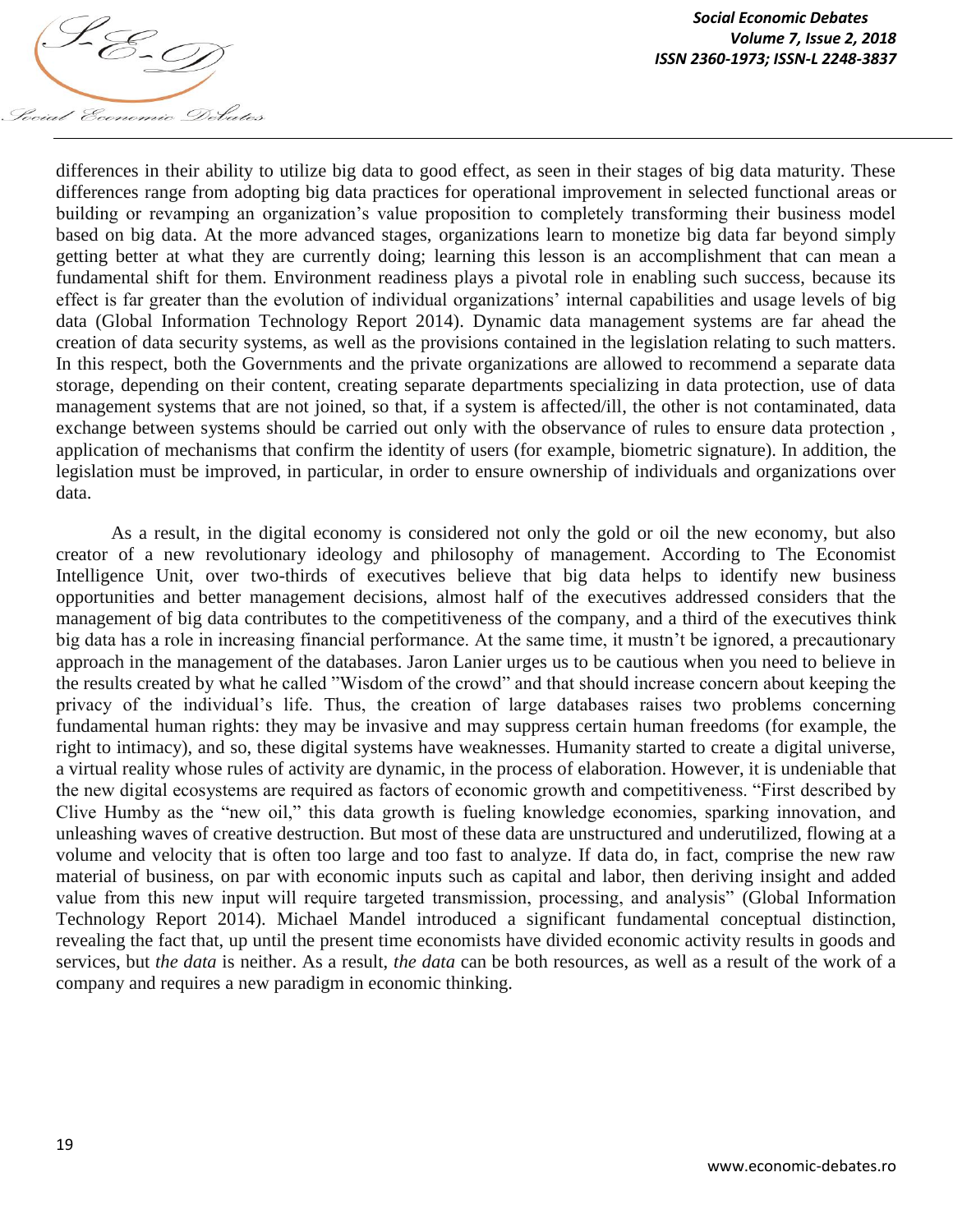





Source: Expanding Participation and Boosting Growth: The Infrastructure Needs of the Digital Economy, World Economic Forum, Prepared in collaboration with The Boston Consulting Group, March 2015

Digital infrastructure allows and new forms of social and economic organization, called smart cities (Global Information Technology Report 2014). Many of the ICT-based systems, apps and services that can address urban needs such as energy, transport, water and waste, social services, and building management and services already exist.

Importantly, different levels of "smartness" exist; tools ranging from those that perform basic monitoring to advanced systems enabling predictive, analytics-based applications can all have a significant impact on improving citizens' well-being and the efficiency of daily life. Singapore, for example, uses sophisticated traffic control systems to maximize the efficiency of 164 kilometres of expressways and road tunnels. Rio de Janeiro uses an advanced weather-forecasting system and mathematical models that take in data such as topography and historical rainfall to predict heavy rains and possible flash floods at highly localized levels (World Economic Forum 2015, p. 49).

## **The digital economy's support to develop Smart Economy.**

The debate on new economy revolves around ICT (Information and communication technology), as well as prerequisite for economy by increasing emphasis on labor productivity and a new approach to human capital looked at from the angle of computerisation process digitalization. Thus, ICT shall be presumed to have the most growth, which would attract reducing unemployment and inflation, the effect or a cyclic response of a positive impact the bid (with a drop in prices for food, energy, insurance and technology).

The new economy is different from the old one, because of the difference between investment and productivity/technological advance that specifies a concept (neoclasic) built-in technology, as well as between the forms of intangible capital, knowledge and/or innovation; the type of difference specific to a unincorporated technology concept, and technological change. By reference to the smart economy, economic growth is supported and driven by the ICT boom in the services sector, by the increase of the share of knowledge-based activities and innovation in the economic instruments, by the developing policies to social inclusion as a support for an increase your inclusive, dynamic, fair and sustainable economies at EU level.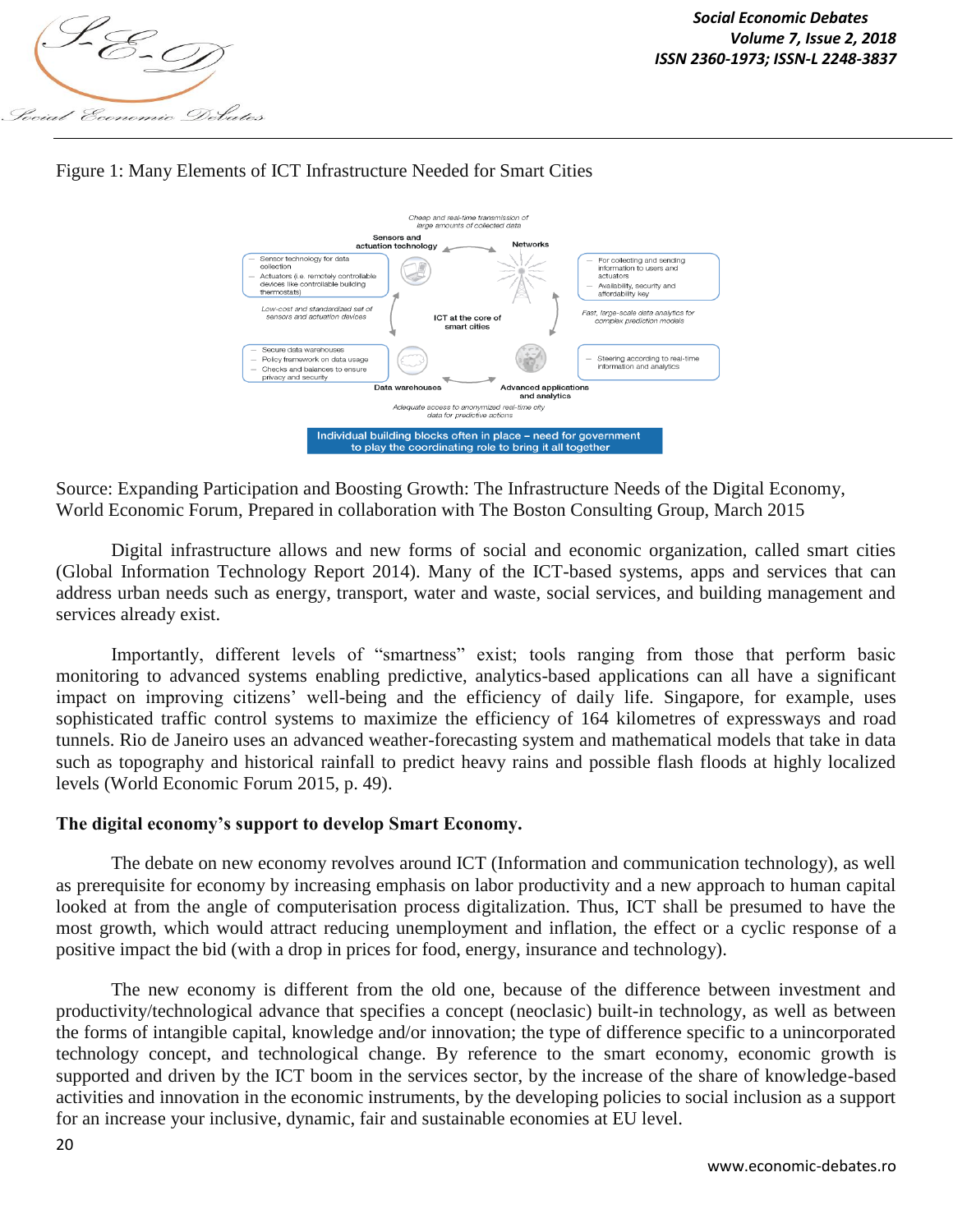

Smart economy is based on concepts of productivity growth in the services sector, based in particular on re-allocation of factors and more efficient use of ICT (Sharpe 2002; Bosworth and Triplett 2007; Basu and Fernald 2008), suggesting a deep impact of ICT at the level of the production function. The transition from old economy to new economy is taking shape more and more comfortable on the smart economy, both by reforming economical policies in order to incorporate the technology at the level of all sectors of the economy, as well as at the level of principle policies production within the meaning of the phrase: *faster, better, cheaper* (Jorgenson 2004).

In general, the economic growth *boom* overlaps with the investment in ICT, and high rates of growth of investment reflects the full nature of technological new economy; ICT presents itself as type of input at rates of efficiency or marginal products large, with low costs and huge potential for additional applications (organizational) type GPT (General Purpose Technology). Thus, the new economy is based on the ICT technology, showing low costs and high marginal products; main difference from conventional types of capital is that it indicates high rates of depreciation. In these circumstances, the investment *boom* reflect both rapid decline of high prices and the rates of the efficiency of ICT, supported by technological progress in top levels of high-tech, as well as the fact that entrepreneurs have chosen to change their patern and replacing ICT with other types of input.

We admit the advantages and disadvantages of this position. A number of economists have sought to suggest that the difference between investment and technological advance, on which a neo-classical conception indicates that an investor can internalise yields return on investment without benefit, in exchange of spillovers benefits, external benefits which are produced elsewhere, without satisfying the entire concept of technology and outputs (increasing), highly associated with ICT at a microeconomical level. Thus, ICT reflects a huge potential for techno-human complementarity, emphasized by the organizational literature and/or the skill based technical change Theory, and historical analogies with General Purpose technology, which marked, past irreversible, the growth of the industrial trend. Economy reflects a major shift toward intangible forms of system inputs and outputs. Thus, to each 1 dollar investment in computers or information technology equipment, managers invest \$10 to reorganise their social systems of information and production to use this new technology as efficient as possible (Zysman and Weber 2000, p. 9). We support the concept of the new economy based on information and communication technologies in particular and we try to provide a domestic and international perspective on growth and the role of ICT in this increase, taking into account a wider range of topics subsumed under the new economy, such as the smart economy. The current society focuses on a development model based on innovation and creativity to provide population welfare through rationalising economic resources and especially time. In truth, we are talking about the fact that the economic world expands and time, as a resource, shrinks. This makes the approach on economy to be in line with the reduction in the use of time in productive work units, at an economy"s level, in the sense in which the value of resulting products through work doesn't lessen the time of an individual, as the main vector towards the future. Humanity wants to connect in real time to any event from any point on the globe, to reduce or eliminate any borders, obstacles, limits that could obstruct communication, viewing, linking with facts and actions that could make an immediate or subsequent impact on the individual and society.

## **Urbanization in the digital era**

Digital infrastructure allows not only the reshaping of economic activities, but also the forms of organization of human communities. If, at present, about 50% of the planet's population lives in urban areas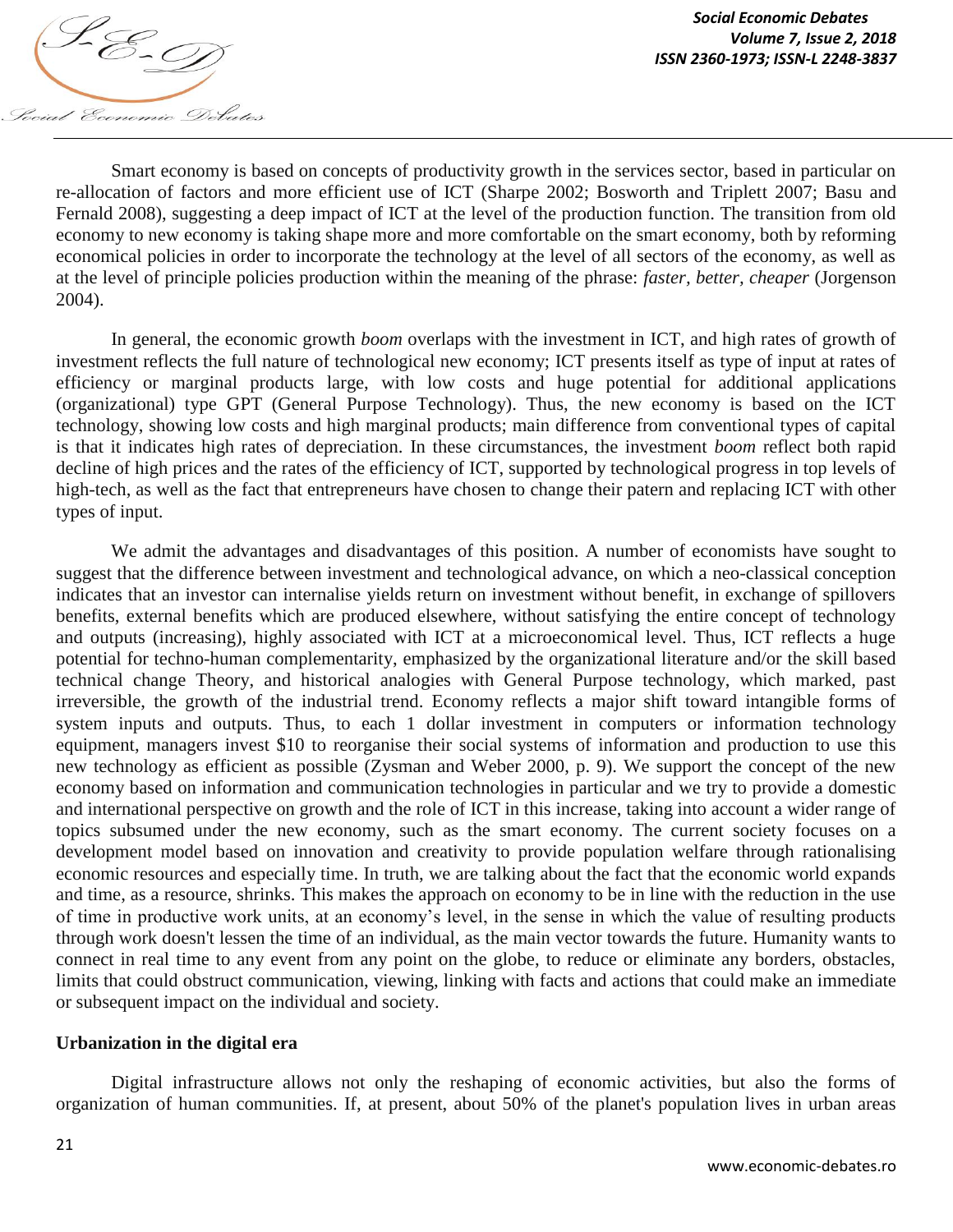

(http://www.romaniasmartcities.ro), it is estimated that, by 2050, it will be both a phenomenon of demographic growth, the number of inhabitants will reach 9.3 billion people, and one of intense urbanization. Thus, it's predicted that, in three decades and a half, 70% of the world's population will live in cities, the urban population will reach 6.3 billion people. In this context, the current urban organization models are proving to be outdated and we need a new vision of the future of the human community.

Overcrowding of urban centers will generate accelerating consumption of resources, will raise new problems in the governance and management of waste. Currently, cities produce 70% of global greenhouse gas emissions at a global level (http://www.romaniasmartcities.ro) and the bulk of total waste. Considering that, in over 10 years, it is estimated that waste will have reached a total volume of 2.2 tones and their processing will involve a cost of \$ 375 billion, reorganizing urban communities based on new principles is not only a priority in governance, but a matter of survival and development of the human race. The concept of smart city expresses a new vision of urban organization, based on the principles of sustainable consumption and an integrating digital infrastructure allowing synergistic operation of transportation systems, power distribution, citizen safety, as well as health and education systems.

Thus, the compatibility of a water supply system with the supply of electricity by means of intelligent networks, can achieve a significant reduction in resource consumption while increasing the quality of life. Also, the new architectural concepts must respond not only to aesthetic choice or cost, but a philosophy of urban organization aimed at the efficient functioning of all services needed by citizens (public transport, hospitals, fire departments, police, schools etc.). Smart solutions for urban organization are already out of the planning phase and are becoming reality in cities in Europe, USA and Asia.

For example, in Amsterdam intelligent integrated solutions are being used for both energy consumption and water management, as well as infrastructure and urban management. To illustrate the concept of Smart City, the Experience Lab – Marineterrein (http://amsterdamsmartcity.com) project was launched in Amsterdam. Basically, the purpose of the experiment is to present and test innovative architectural solutions that bring the Dutch concept of kijkdoos' in construction to an urban scale, but also to use an integrated digital infrastructure at a city level.

From Smart City to Smart Citizen there is also a conceptual step. The human being reshapes itself on the threshold of a new era, the digital one. In this context, we can say that the future looks smart as we face another challenge: to give new meanings to the relationship between human and artificial intelligence. It is obvious that the environment in which man evolves is becoming more intelligent, as intelligence, becomes more artificial.

## **Conclusions**

In the smart economy, the technological-social innovation manifestation has a driving effect through which the transfer of knowledge, resources and tools, from the researcher, promoter or generator of information, towards the individual, society, as a receiver and beneficiary in order to increase social welfare and the rational use of economic resources. Thus, innovation can be considered the foundation of cognitive entrepreneurship (Drucker, 1993) leading to the deliberate search of changes and systematic analysis of economic and social opportunities. Discipline in innovation is based on diagnosis, namely the systematic examination ability of the contexts or areas that give entrepreneurial opportunities.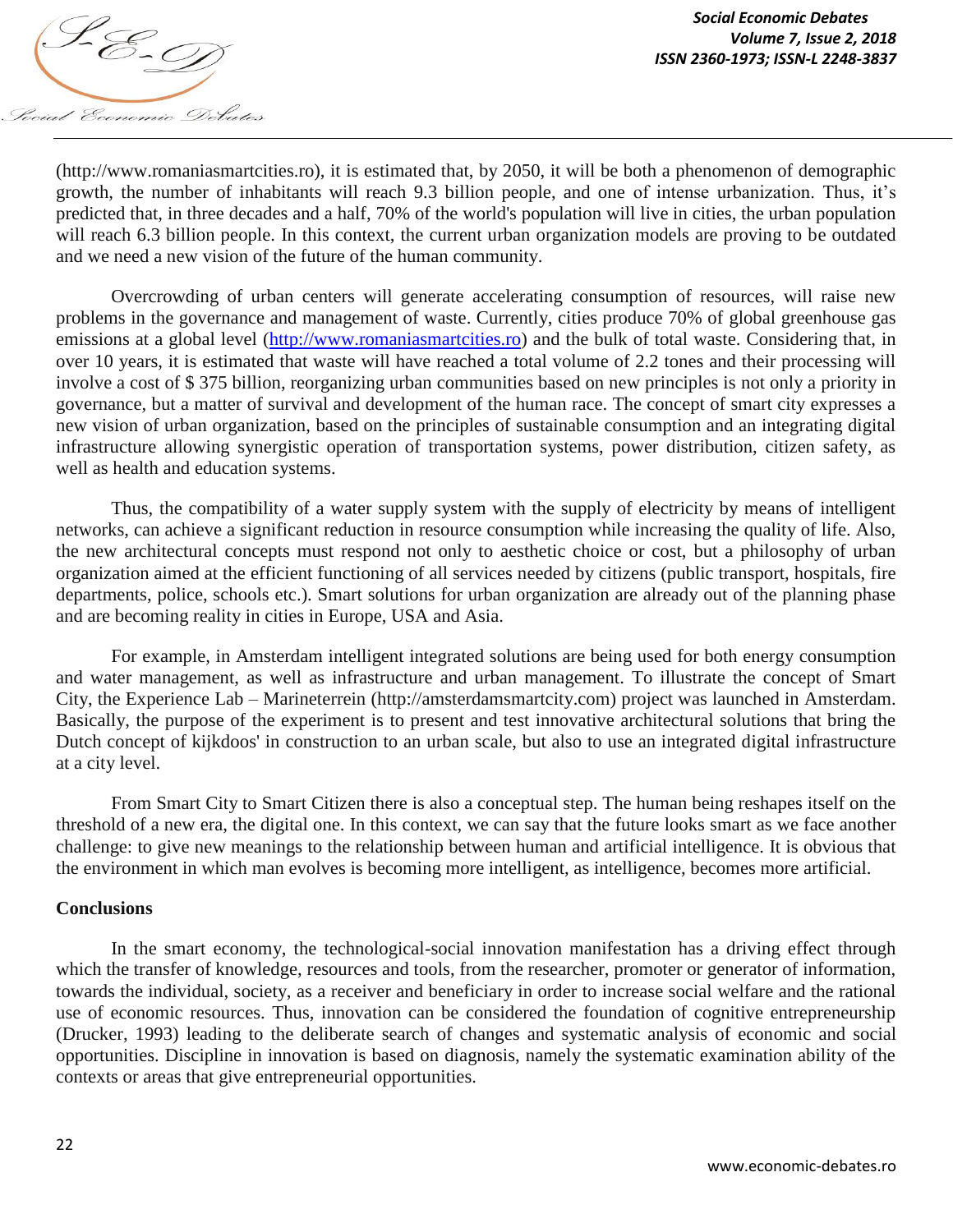

A measure by which the current boundaries become irrelevant for the virtual user and the time resource is rationally used, is implementing the concept of smart economy in the global economy. By implementing the smart economy concept, time gains an economic value in its own right, its rational use is an advantage to the producer or user, its value consisting of the smart products they create or are likely to be achieved. And so, creativity and innovation are essential "smart economy" attributes through which the economy gains due to the advance of science, the value of skills and performance of each individual in the work process, the achievement of a function between competence and performance by reporting on science and technology. Transferring knowledge from concept to reality is achieved through creating smart city that services the development need of the modern individual, knowledge user, conceptual and thinking freedom, rational, advocate of the sustainability and durability principles.

Smart City is not only a powerful information system, catalyst of energies and intelligent solutions, but a projection of what the future designates over the individual in relation to resources and knowledge economy.

## **REFERENCES**

Apostol, Diana (2013), The Perspectives of new economy. The incidents above Romanian Economy, Universitara Publishing House, Bucharest

Baily, Martin Neil (2002), Macroeconomic Implications of the New Economy, http://www.iie.com/publications/wp

Balaceanu, Cristina (2012), Secvential aproach of Romanian economy before and after european integration process, Unversitaria Publishing House, Bucharest

Balaceanu, C. and Apostol, D. M. (2012). Development and Eco-Efficiency in the Information Society. International Journal of Academic Research in Business and Social Sciences, Vol. 2, No. 10, http://www.hrmars.com/admin/pics

Balaceanu, C., Apostol, D. M., and Penu D. (2012). The Information Society and its Eco-dis/advantages. "Ovidius" University Annals, Economic Science Series, Vol. XII, Issue 2/2012

Balaceanu, Cristina and Apostol Diana (2012), Development and Eco-Efficiency in the Information Society, International Journal of Academic Research in Business and Social Sciences, October, Vol. 2, No. 10, http://www.hrmars.com/admin/pics/1273.pdf

Basu, Susanto and John G. Fernald (2008), Information and Communication Technology as a General Purpose Technology: Evidence from U.S. Industry Data, FRBSF Economic Review, http://www.frbsf.org/publications/economics/review

Bosworth, Barry P. and Jack E. Triplett (2007), The Early 21st Century U.S. Productivity Expansion is Still in Services, International Productivity Monitor, No.14, Spring, http://www.csls.ca/ipm/14/IPM-14-bosworth-e.pdf Drucker, P. (1993), Post Capitalist Society, Harper Business, New York

Drucker, P. (1993), Managing for the future, Butterworth-Heineman Ltd, Oxford

Jorgenson, Dale W. (2004), Accounting for Growth in the Information Age

Jorgenson, Dale W. and Khuong Vu (2009), Growth Accounting within the International Comparison Program, The ICP Bulletin, Vol.6, No.1, March http://www.economics.harvard.edu/faculty/jorgenson/files/GrowthAcct\_with\_KV\_ICPnewsletter\_04\_09.pdf Schreyer, Paul (2000), The Contribution of Information and Communication Technology to Output Growth, OECD Publishing, STI Working Paper 2000/2

Sharpe, Andrew (2002), What Have We Learned About Productivity in the Last Two Decades?, International Productivity Monitor, http://www.csls.ca/ipm/4/review-e.pdf